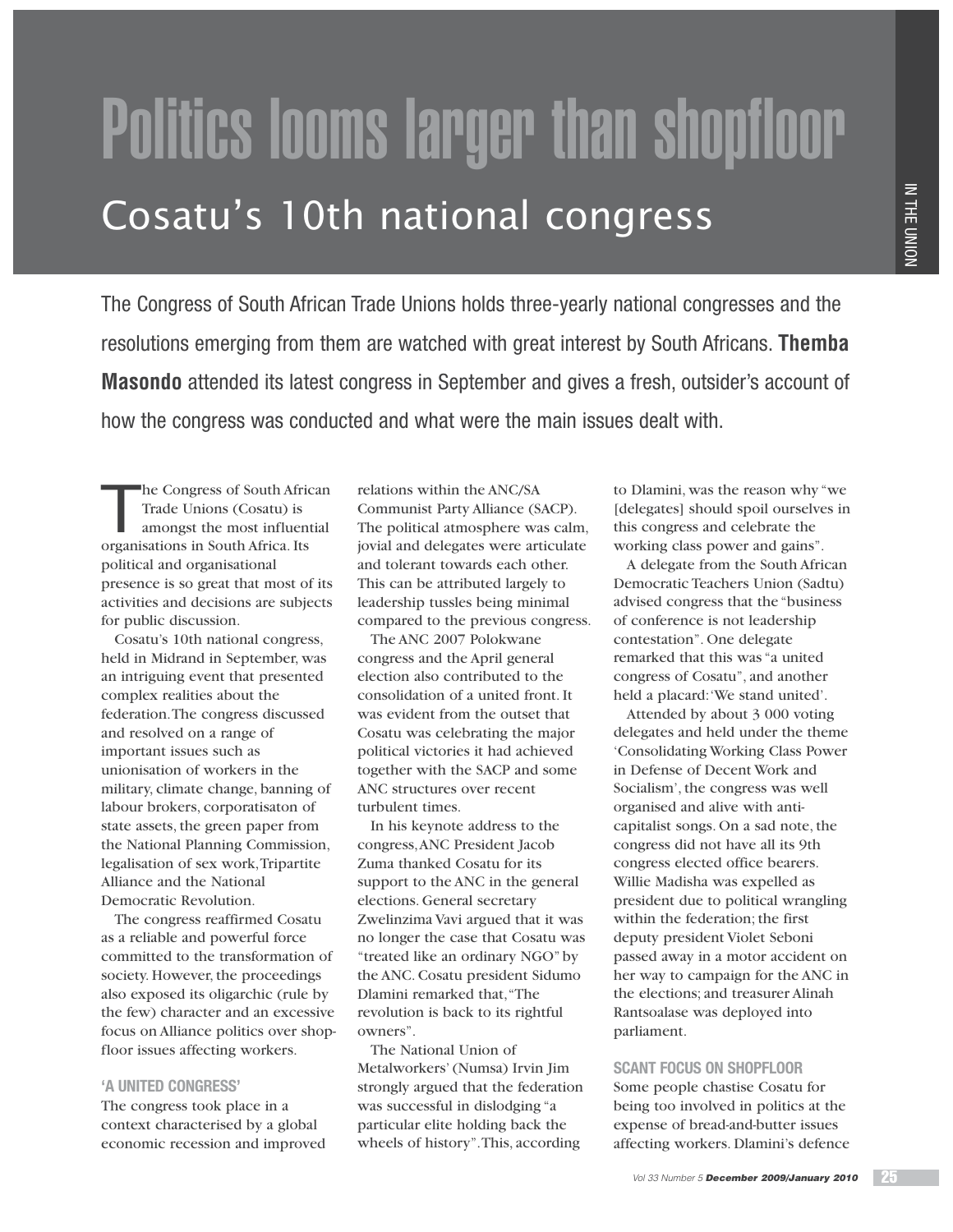was that: "We hold a political responsibility in this country". The congress was preoccupied with discussions on contemporary political challenges confronting the "National Democratic Revolution" and the Tripartite Alliance.

The president's opening address and secretariat political report were more about Alliance politics than shop-floor issues. The SACP's Blade Nzimande and the ANC's Zuma spoke of the important role played by the federation in returning the ANC to its original mandate as an agent of real transformation. Absent was an attempt to discuss internal challenges confronting the federation such as organisational weaknesses in some regional and local structures, women's leadership and representation and broadening knowledge on socio-economic issues.

The political report and address celebrated the leadership and policy outcomes from the 2007 ANC's Polokwane congress, and how 'doomsday prophets', waiting for tensions in the Alliance, were disappointed by the improved working relations amongst Alliance partners.

On the floor, delegates held placards praising SACP and ANC leaders. One placard read 'Zuma was born in Polokwane', and another 'BMW or what, Nzimande is our leader'. The latter was in response to the public outcry following Nzimande's, as minister of

Kally ForrestCally Forrest



Numsa's Irvin Jim makes a point.

higher education and training, controversial and extravagant purchase of a R1.1m BMW 750i using taxpayers' money.

According to Sakhela Buhlungu, this political tendency has weakened Cosatu's "organizational vibrancy" on the shop floor. However, this is not to suggest that workers' bread-and-butter issues were completely absent in discussions. There were some interesting discussions on banning labour brokers, casualisation, unionisation in the national defence force and the impact of the global economic recession on workers.

The secretariat organisational report also made an attempt to deal with shop-floor issues, but these were hardly discussed.

## **BUT IS POLITICAL UNIONISM A BAD THING?**

Some unionists and commentators are rigidly opposed to Cosatu's engagement with broader political and socio-economic issues. In their eyes, a union's role is to defend workers' interests alone. In other words, unions must have a narrow focus on wages and improving conditions.

I have a problem with this because it ignores that workplace issues are propelled by broader political and economic policies. Without a proactive engagement with these policies, unions are isolated in a counter-productive struggle against the effects, instead of fundamental causes, of workplace problems.

Cosatu should attempt to maintain a balance between political unionism and meaningful organisational vibrancy in the workplace. Excess of one over the other, as was the case during congress, can be dangerous.

For example, in his address Zuma defended the ANC's decision to ban unions in the military. I found it strange that Vavi described Zuma's address as "wonderful" and that through Zuma "we see ourselves as workers". Hau! Vavi, what do you

mean? Is it 'wonderful' to ban unions in the military?

# **INDEPENDENT FEDERATION**

A defining characteristic of national liberation movements is their political alliances with trade unions. In South Africa, this phenomenon manifests through the 'strategic alliance' between the ANC, SACP and Cosatu. Eddie Webster warns that a danger of such alliances is the curtailment of union independence.

At least drawing on discussion during congress, it appears that Cosatu's independence from its political allies remains intact. I was impressed with how delegates engaged ANC secretary general Gwede Mantashe's criticism that the federation's approach to the Green Paper on National Strategic Planning was personally directed at former minister of finance and now minister in the presidency, Trevor Manuel.

Mantashe indicated that the ANC delegation to congress was "directed by the NEC to contribute to the building of a strong federation". This did little to change delegates' conviction that Manuel had a problematic history of undermining the Alliance, and Cosatu in particular, when developing important government policies.

The congress was unanimous in its rejection of the Green Paper as it sought to centralise government's strategic planning in the National Planning Commission and encroach on functions of other departments, such as the Department of Economic Development. Vavi asked "who wants to be a popeye (lackey) in government?" He cautioned that if the Green Paper was approved most ministers would have little influence over the policy direction of their departments. He declared that Cosatu would "resist [the Green Paper] with all our power". An Alliance Summit would be convened to discuss a range of strategic issues, including the Green Paper.

During discussions on the nationalisation of key industries, the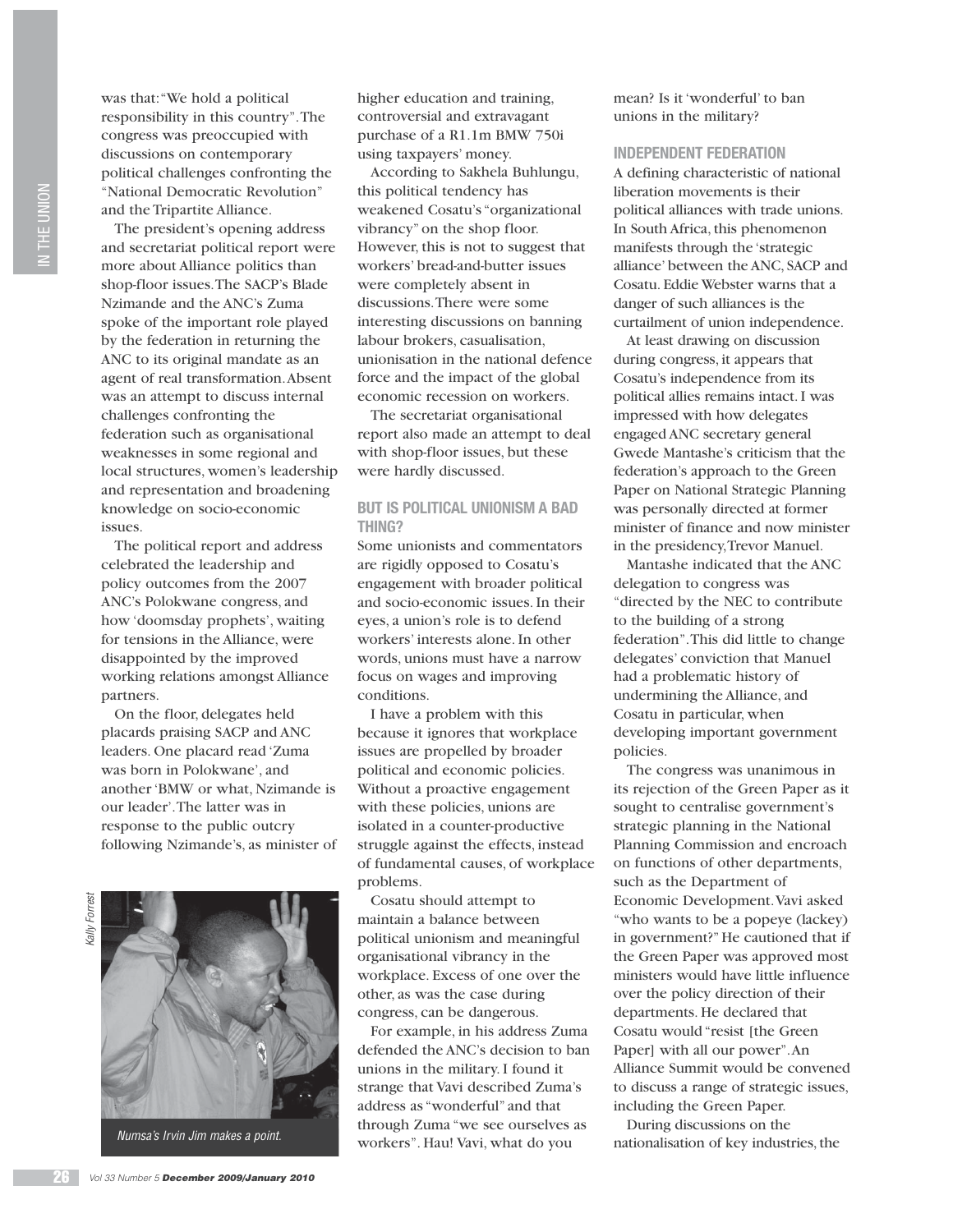deputy minister of public enterprises, Enoch Godongwana argued that "Eskom is fully in public hands; there is no need to nationalize". According to delegates, this argument ignored that Eskom is run like a corporate business whose main strategic goal is profit maximisation. Numsa's president Cedric Gina argued that the congress had a problem with Eskom's quest for profit.

The ANC's implicit attempt to persuade congress to accept its decision on de-unionisation in the military was also unanimously rejected. Numsa's general secretary Irvin Jim and the South African Security Forces Union's Bheki Mvovo were the most militant defenders of the dominant perspective that "soldiers and other military personnel have a right to freedom of association and to form trade unions".

The National Education Health & Allied Workers Union (Nehawu) described the ANC's decision on deunionisation as "erroneous", ironically in response to the ANC's stance that it made an error to permit military unions in the first place. Rejecting the ANC's decision to establish a Military Service Commission, some delegates held up placards saying, 'There shall be no Military Service Commission', whilst the Young Communist League's Buti Manamela dismissed it as "a sweetheart process".

Interestingly, some delegates went on to argue against the idea that the ANC is the leader of the Alliance. Sadtu's president Thobile Ntola made this clear: "We have said that the political centre is the Alliance, not the ANC". Dlamini went on to state that the federation's "primary role is not to be spokesperson of government. We speak on behalf of our members".

Concerned probably that congress would adopt resolutions extremely critical of the ANC, one of the ANC representatives, Billy Masethla advised congress to "engage with the Alliance partners



Deputy minister of Public Enterprises, Enoch Godongwana and ANC secretary general, Gwede Mantashe attended the Congress.

so that we do not go into confrontation mode with government".

This brought back memories of undergraduate sociology classes where Buhlungu and Webster spoke of Cosatu's "flexible independence", referring to Cosatu's relationship with the ANC and SACP as both contradictory and complementary.

#### **GOOD NEWS FOR GREENS?**

Cosatu's congress was historic in that for the first time it dedicated time to discussing a resolution on climate change. I thought such resolutions would come from industrial unions like mine, chemical, energy and metal workers, but surprisingly it was proposed by the teachers' union.

Cosatu's deputy general secretary Bheki Ntshalintshali reminded congress that the proposal on climate change was "a very important resolution of our times". According to him it was unfortunate that unions "do not take climate change seriously".

A few months before the congress, the federation's national leadership organised a climate change workshop. Most affiliates did not attend. Notwithstanding, the congress's discussion and resolutions on climate change hold promise for its future role in combating environmental degradation.

Sadtu proposed that Cosatu consider putting pressure on

government to "invest in new green technologies in order to create new kinds of skills and jobs whilst reducing the carbon footprint", encourage recycling of waste and more efficient use of energy, and embark on an environmental education programme to encourage behavioural changes in citizens.

These resolutions were adopted with an addition from a delegate that environmentally unfriendly projects such as Coega in the Eastern Cape be discouraged. The federation also resolved to lobby for its resolution at the UN Climate Change Conference in Copenhagen in December 2009. However, only time will tell if it is serious about tackling the deadly environmental crisis.

Jackie Cock argues that government development models should be shaped by the environmental crisis. Congress' discussion document titled 'Climate Change and its Impact on Development' makes an excellent analysis on the link between climate change and development. The document acknowledged that climate change is caused by an obsession with economic growth and job creation, but it lacked alternative environmental-friendly development models.

The congress proceedings clearly showed that Cosatu is an oligarchic organisation in the sense that decision making on some issues is the responsibility of a select few leaders.